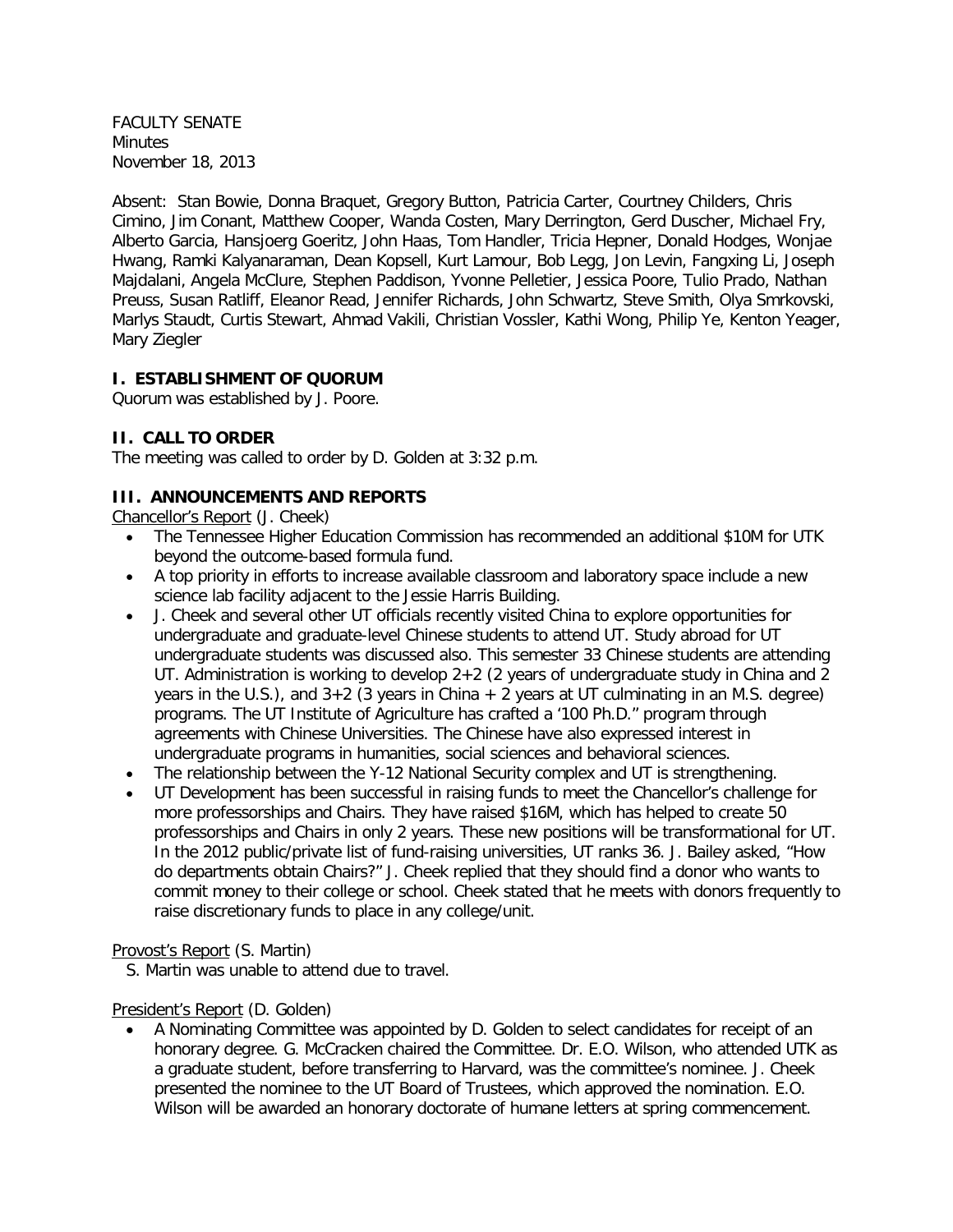- The Pat Summit Plaza will be dedicated on November 22, 2013.
- At the last Faculty Senate meeting (October 21, 2013), the Faculty Affairs Committee agreed to review issues involving Band Director G. Sousa. However, after discussion the committee decided that there is nothing at this point that they can consider. After the review by UTK is completed, if it appears that there is a role for the Faculty Affairs Committee, their involvement will be reconsidered. Senators were requested to direct any questions on this matter to D. Golden or J. Fowler.

### **IV. MINUTES**

J. Koontz made a motion to accept the minutes of the Faculty Senate Meeting of October 21, 2013. The motion was seconded by S. Murphy. There was no discussion, the motion passed and the minutes were approved as written. The unapproved minutes of the Faculty Senate Executive Council meeting of November 4, 2013, have been posted for review. These will be approved at the next Executive Council meeting (January 21, 2014).

## **V. UNFINISHED BUSINESS**

There was no unfinished business.

## **VI. REPORTS OF STANDING COMMITTEES**

#### Graduate Council (P. Freeland)

Fourteen faculty were approved to direct Ph.D. students. The Graduate Council approved two program changes (Five-Year BA-MA Program – Philosophy Major; Dual JD-MA Program – Philosophy) and two curriculum proposals (College of Arts and Sciences; College of Social Work). There was a motion to approve the Graduate Council meeting minutes, which was seconded and the motion passed. The Graduate Council meeting minutes are posted on the Graduate Council website.

#### **VII. NEW BUSINESS AND ANNOUNCEMENTS**

#### UT Coalition for Responsible Investment (D. Lawhon)

D. Lawhon called for a moment of silence for typhoon victims in the Philippines. He introduced the resolution from the UT Coalition for Responsible Investment by stating that UT was committed to become 100% carbon neutral by 2061, and that UTK is a signatory to the American College and University Presidents' Climate Commitment. At UT, we have been reducing waste and participating in recycling. He reasoned that it was problematic to own investments in fossil fuel companies, given our other commitments. As an example of divestment movements that helped bring about change, he described efforts in the 1970's that occurred at universities, to divest from South Africa due to their apartheid policy. Lawhon said that he had met with UT's investment officers, and that UT has a policy on socially responsible investment. He indicated that he believes that his proposed resolution fits this model. The resolution includes freezing fossil fuel investments over 5 years, and creating a Subcommittee on Responsible Investments to monitor and advise existing committees, which are focused on investment policy, of the UT Board of Trustees and the UT Treasurer's Office, on the social and environmental aspects of investments. Lawhon stated that there is strong student support (>80%) for the resolution. He asked the Faculty Senate to join in support of the resolution.

A. Puckett (area of expertise = institutional investments) stated that he agreed with Lawhon on environmental responsibilities; however, he disagreed with passages that suggested that the investment change will come with offsetting costs. To restrict our investments, and state that we would be better off financially, is not supported by past experiences. Divestment will come at a financial expense to the portfolio. D. Lawhon indicated that he had read studies that were positive, neutral, and negative on this aspect. R. DeGennaro added that although evidence can be found to support both sides of this argument, divestment from fossil fuels will most likely have a negative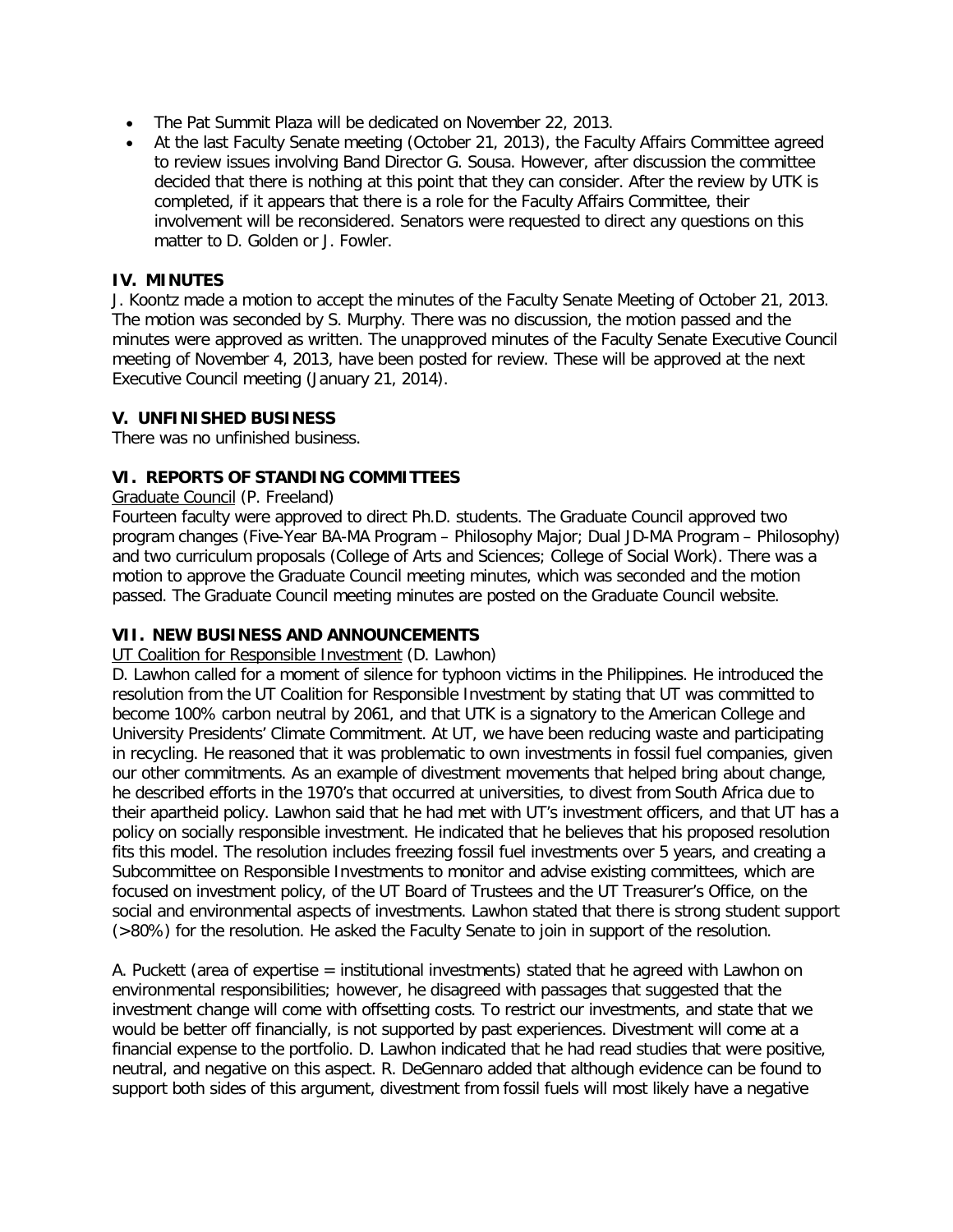financial impact. Lawhon responded that our fossil fuel investments are a minor component of the portfolio.

F. Schwartz asked why fossil fuels were chosen as the primary target. What about CFCs and mercury; it becomes very political. D. Lawhon acknowledged that these could also be problems, which is why the resolution suggests an oversight committee to interact with the Board of Trustees and UT officials. The coalition chose the fossil fuels industry as a place to start.

M. Griffin asked for clarification on fossil fuels; was he referring to oil, coal, or natural gas? D. Lawhon said that they had a list of the top 200 companies to divest. Griffin asked that given that we need energy, did Lawhon have an alternative configuration for investment that made sense. Lawhon responded that he did not want to tie down administration with specific investments, but he suggests socially responsible investing. He suggested that the proposed Subcommittee on Responsible Investments could assign weight to the environmental practices of potential investments as part of their evaluation. He repeated that he wanted the divestment to occur time (5 years).

J. Hall asked about the practices of our peer institutions. D. Lawhon indicated that eight universities and some large cities have divested fossil fuels from their portfolios. He indicated that this is largely symbolic and intended to send a message. T. Shepardson thanked Lawhon for the presentation. F. Schwartz stated that this could be made into an opportunity for donors to match funds. Lawhon said that they are considering it, and thinking about appealing to alumni to have a separate investment fund without fossil fuel industries to attract those who want to invest in alternatives. J. Brown commented that Bill McKibbon, author of *Eaarth*, was impressed when he visited campus earlier this semester and learned that students had passed this resolution.

D. Lawhon was asked about a timeline and he replied that it would take several months. He indicated that he wanted to build a broad coalition of support among students, and that faculty support is also important for this initiative. S. Hutson asked whether it would be useful for him to meet with finance professors to craft sections of the document to be more representative of current studies on divestment. Lawhon stated that he welcomed an opportunity to discuss this issue with finance faculty. D. Golden charged the Budget and Planning Committee to review the resolution. He also asked Senators to contact Lawhon for more discussions if interested. T. Shepardson asked if we could expect a report from the Budget and Planning Committee, and R. Pierce (chair) indicated that their committee will meet next week and will review the resolution.

#### Family Medical Leave Policy (D. Golden)

Paid leave or sick leave is not approved for 9-month faculty members. However, the Provost Office can approve a modified duty assignment. Current policy limits "modified duty assignments" to two incidents, which has become an issue. D. Golden will discuss this issue with other faculty senate presidents in the UT system. S. Hutson queried how was the limit of two incidents decided? Golden replied that he did not know. He added that the Family Medical Leave Act (leave without pay) is also available to faculty. S. Noble commented that if you had more than two kids, you would need to take leave without pay. S. Harris added that in those circumstances, the Provost Office recommends that the unit work out an accommodation, but accommodation is not a requirement. S. Murphy pointed out that there are different policies for non-tenure versus tenured and tenure-track faculty. J. Zomchick responded that the benefits are limited to tenured and tenure-track faculty. Golden suggested that the Benefits and Professional Development Committee may want to review this issue. J. Hall requested that the Provost speak on this issue at the next Faculty Senate meeting. She also asked about the role of the Provost Office if the unit works out a modified assignment with the faculty member. Golden suggested that the Non-tenure Track Issues Committee should examine this